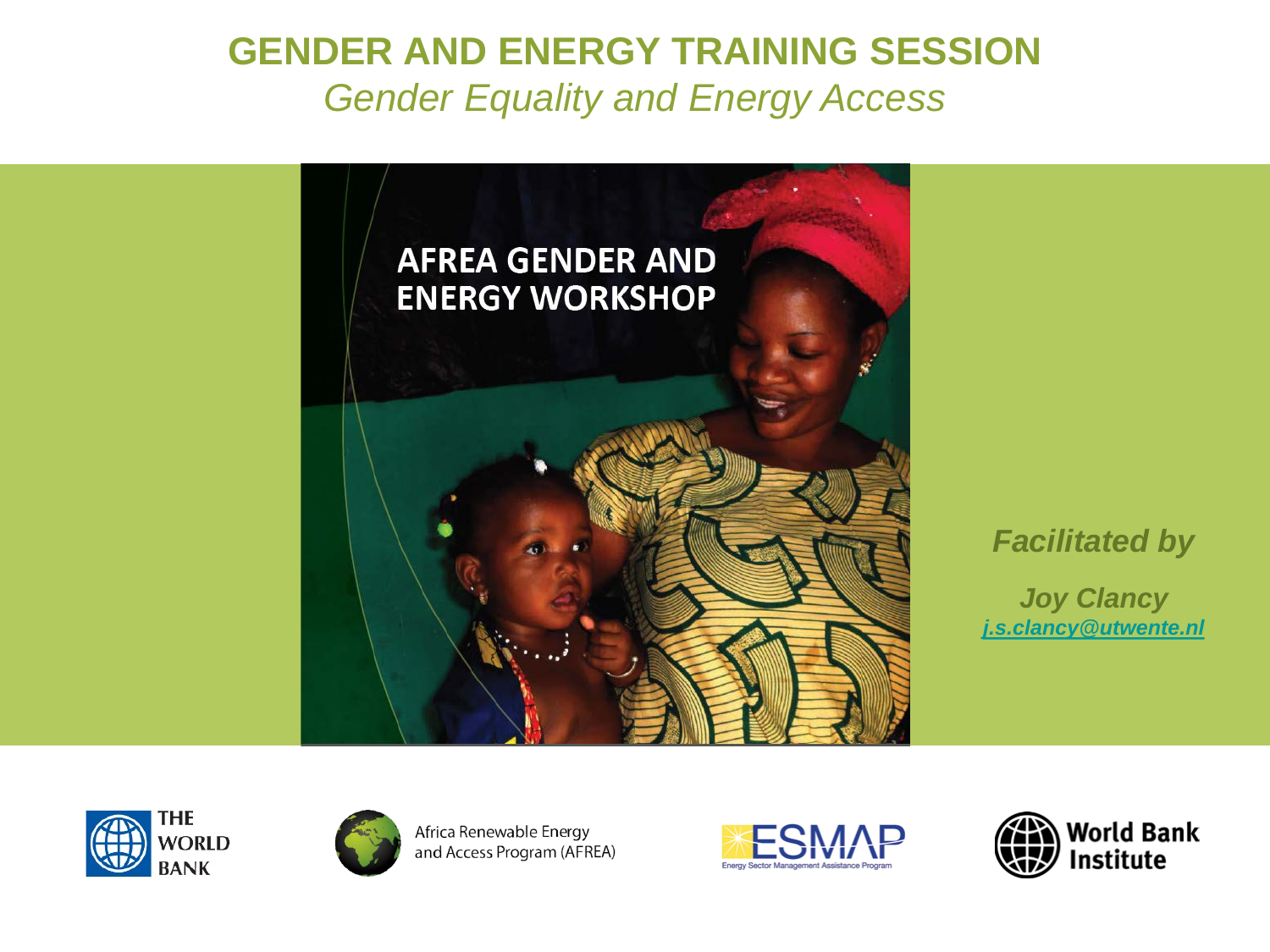

### **GENDER and ENERGY e-learning Module**





**TOPIC 2: Gender equality and energy access:** household energy and rural electrification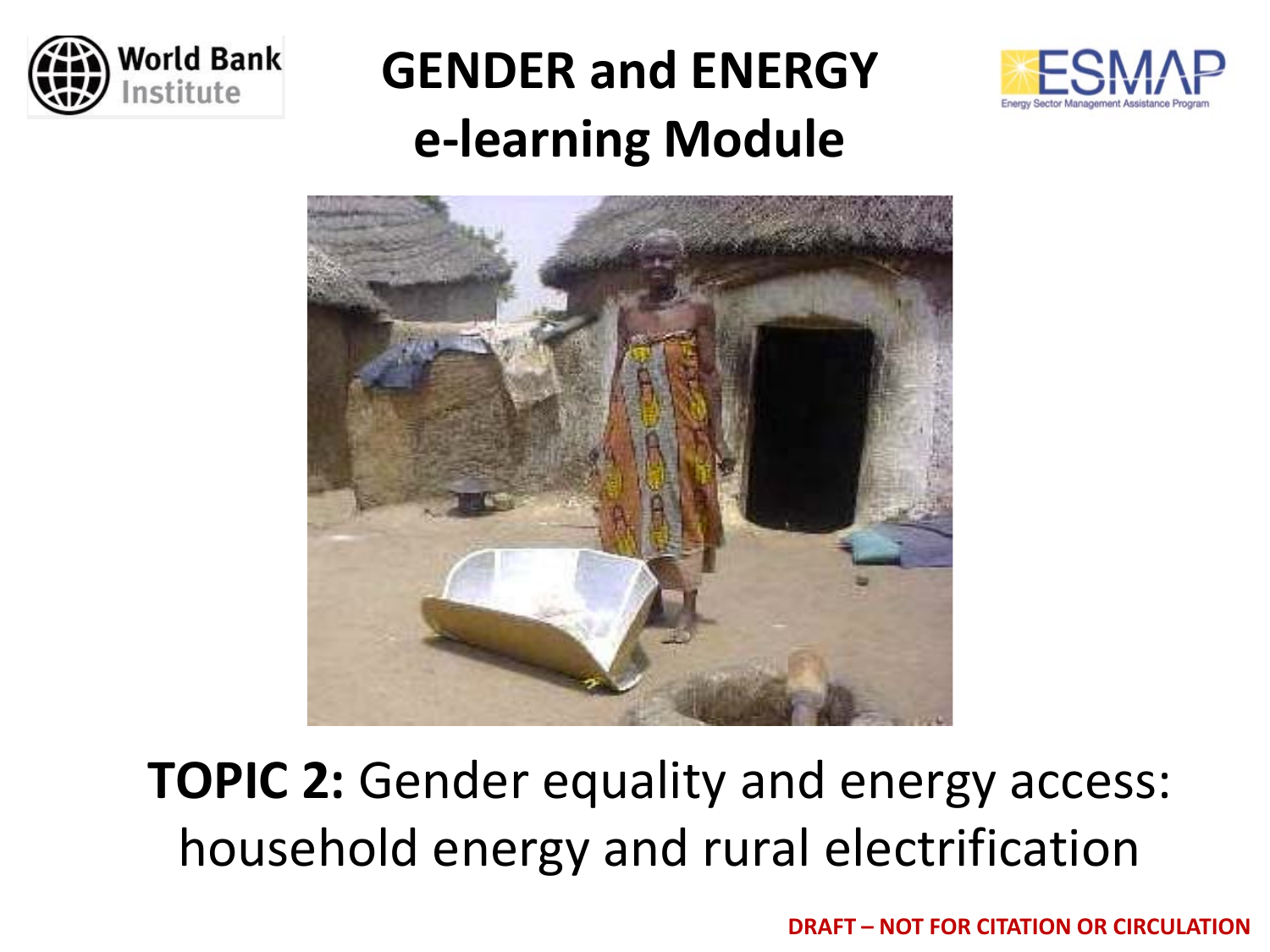### Energy access, gender and development

- There are gender disparities in access to modern energy, with women experiencing more energy poverty (lack of access to reliable modern energy) than men.
- Universal access to reliable modern energy is crucial for poverty reduction, shared prosperity and growth.

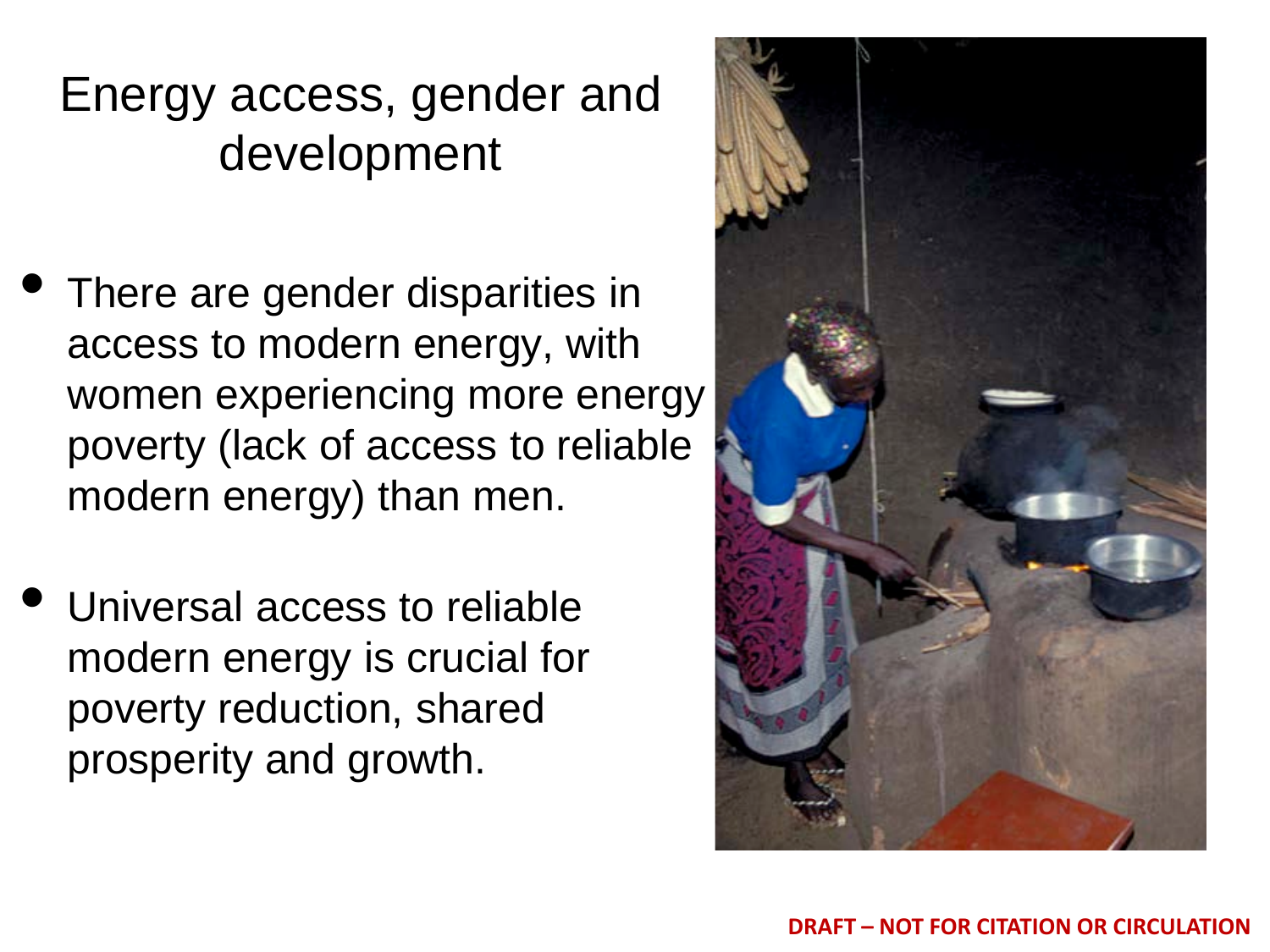## Poor households and biomass



Poor householdsuse biomass as their main cooking and heating source, affecting women more than men, as they do most of the fuel collection and cooking.

Modern energy services can empower women, through improved indoor air, health benefits, and increased time available for education, income-earning and social and community activities.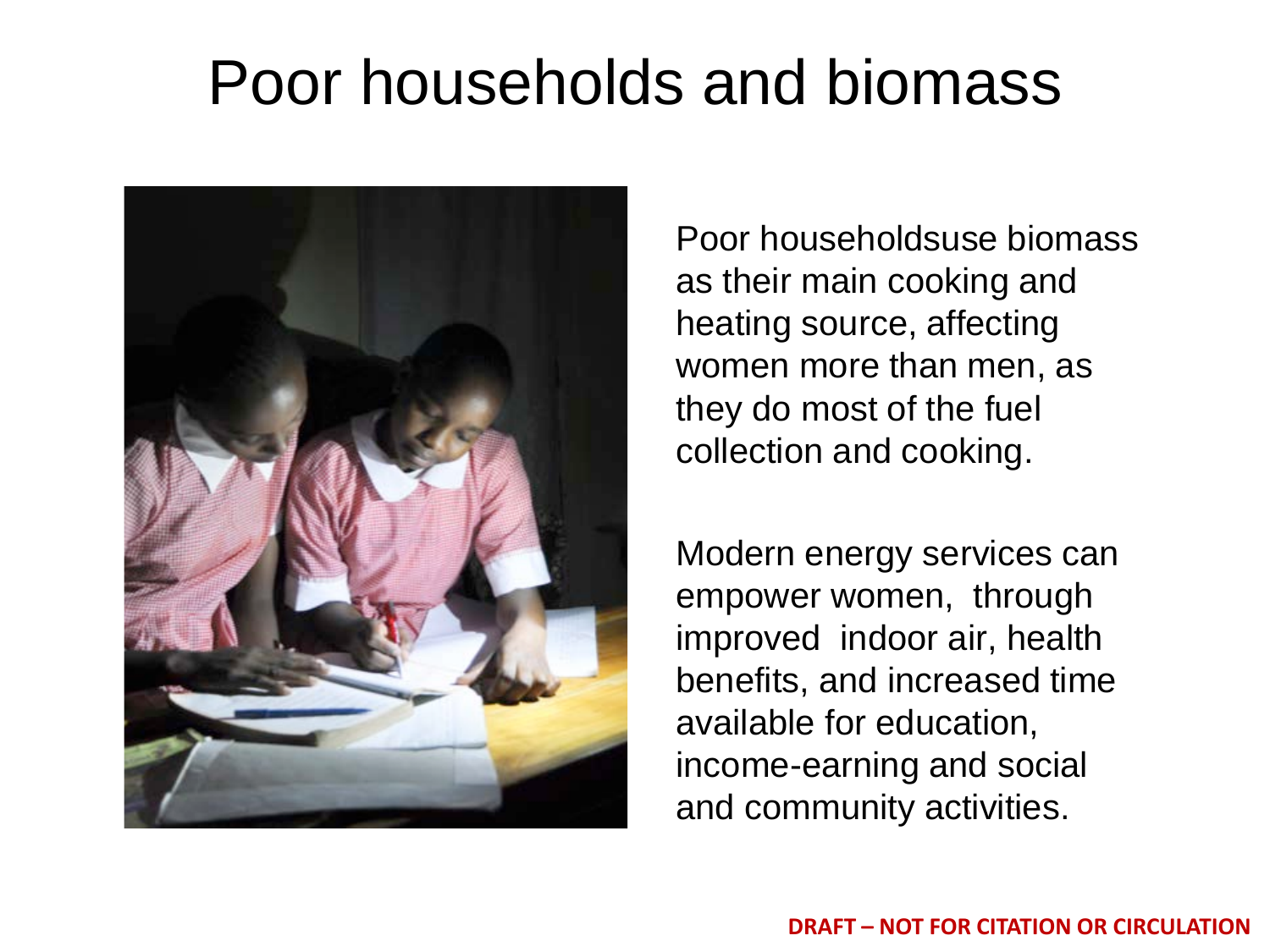# Energy and gender-based violence

Increased energy access can help reduce gender-based violence.



**DRAFT – NOT FOR CITATION OR CIRCULATION**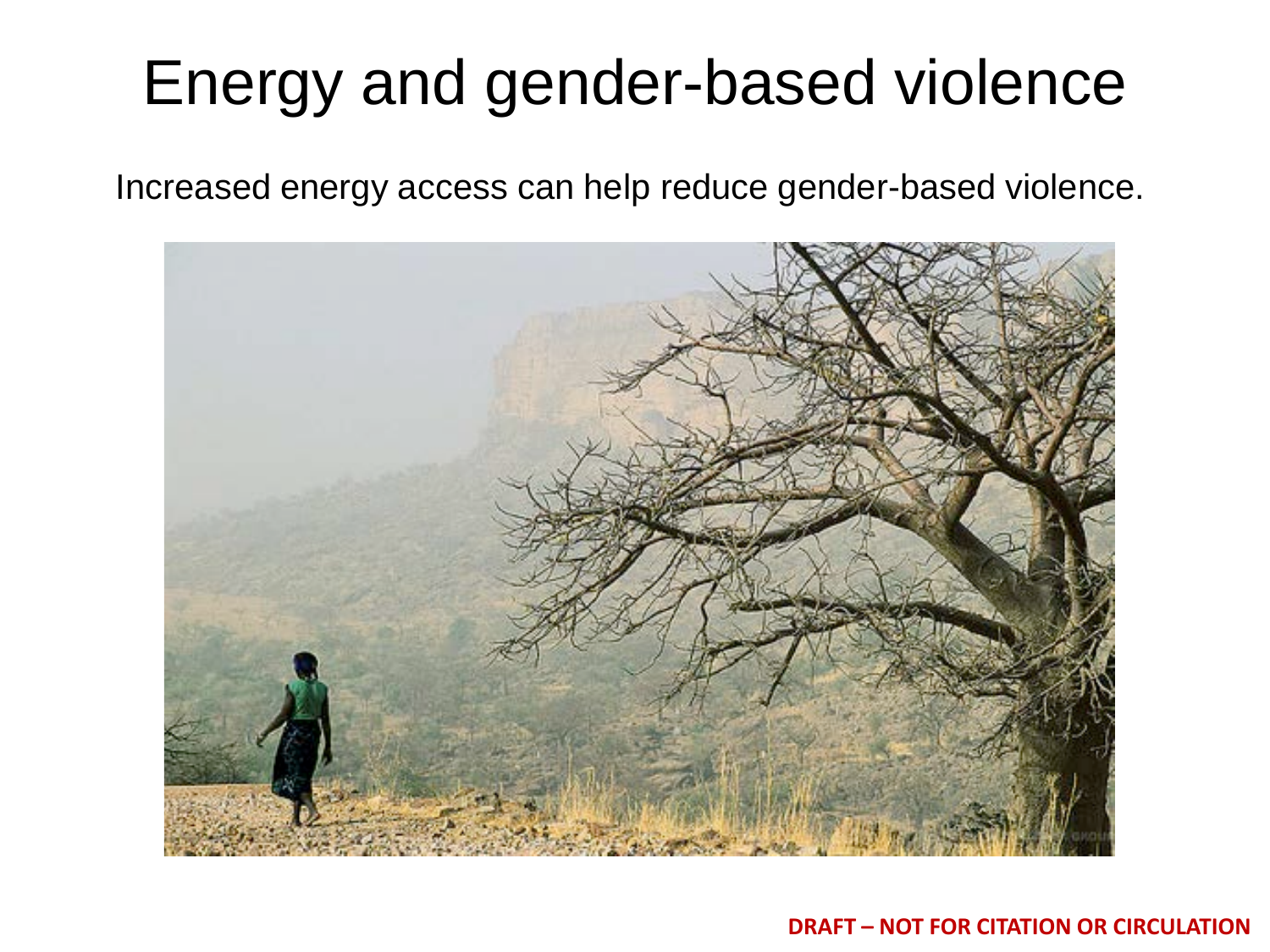### **Gender–disaggregated health impacts – Peru, Senegal and Ghana**



1. Defined as "respiratory illness symptoms" (Peru), "respiratory disease symptoms" (Nepal), average of reported cough, chest pain, and phlegm (Ghana)

2 Defined as "eye discomfort" (Peru), "eye problem symptoms" (Senegal), "eye irritation" (Ghana)

3 Symptoms in the past 30 days. Sample size of N=96 housewives and N=139 adult males in Northern Peruvian Andes.

1 Symptoms in the past 6 months. Sample size of N=227 households in the Bassin Arachidier region around Kaolack

5 Symptoms at any point in the past. Sample size of N=625 households (152 men and 473 women interviewees) in Bongo district, Ghana.

#### **DRAFT – NOT FOR CITATION OR CIRCULATION**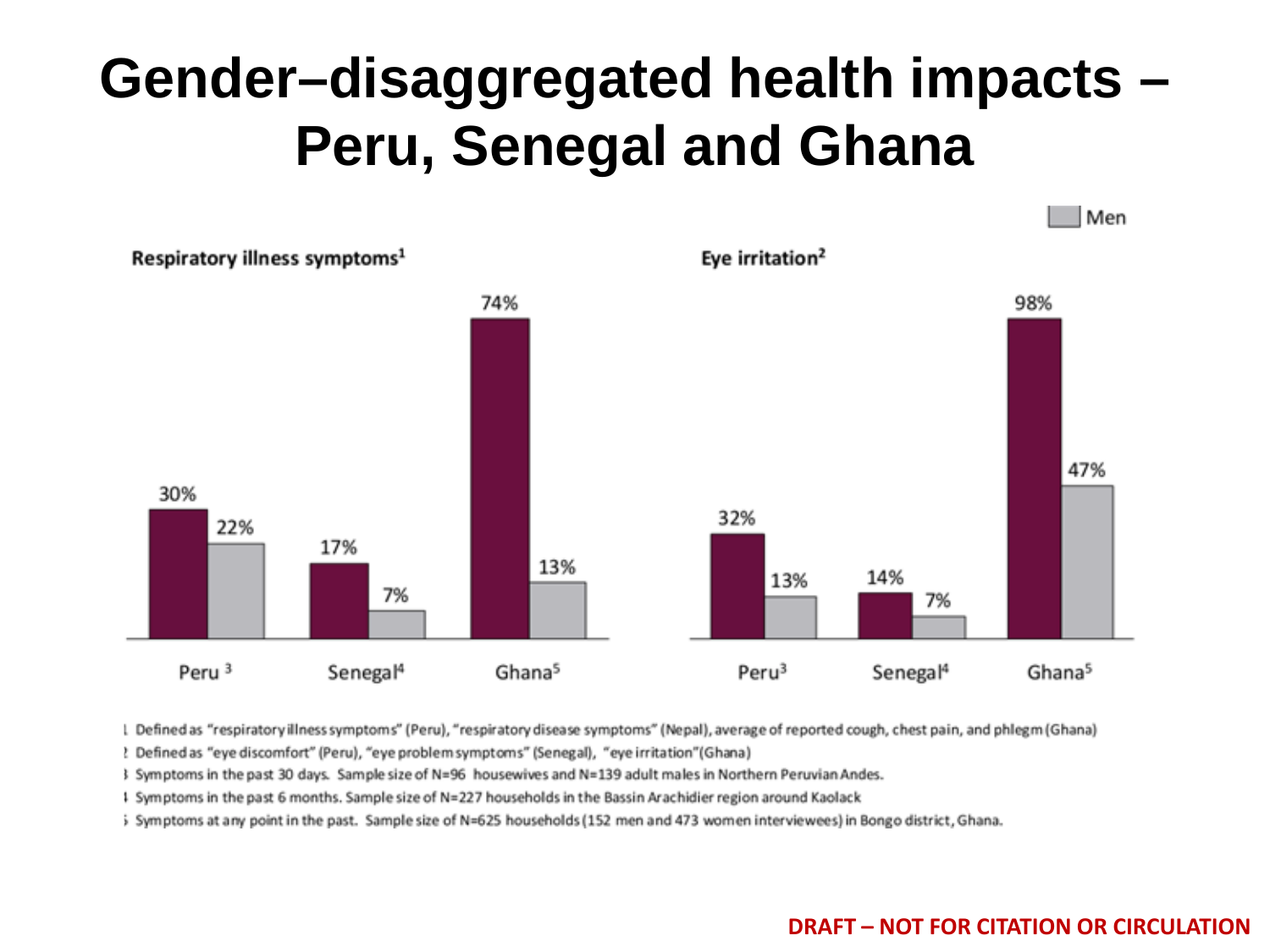### Benefits of modern stoves



Improved cookstoves benefit women through:

- Time savings
- Health improvements
- Status enhancements
- **Capacity building**
- Economic gains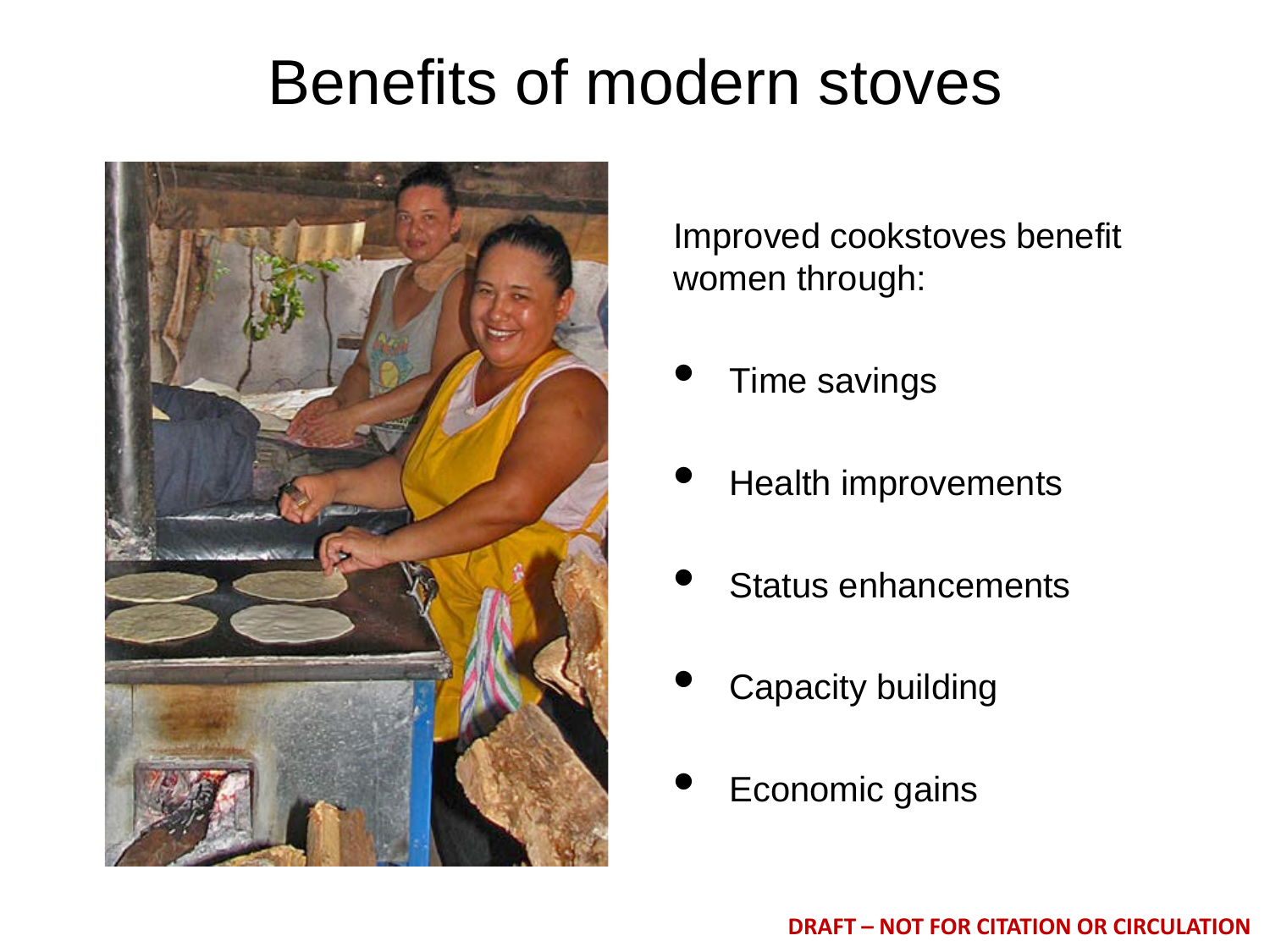# Clean cooking solutions

Increased access to cleanburning, fuel-efficient stoves for cooking and heating can mitigate the health hazards from the household burning of solid fuels.



#### **DRAFT – NOT FOR CITATION OR CIRCULATION**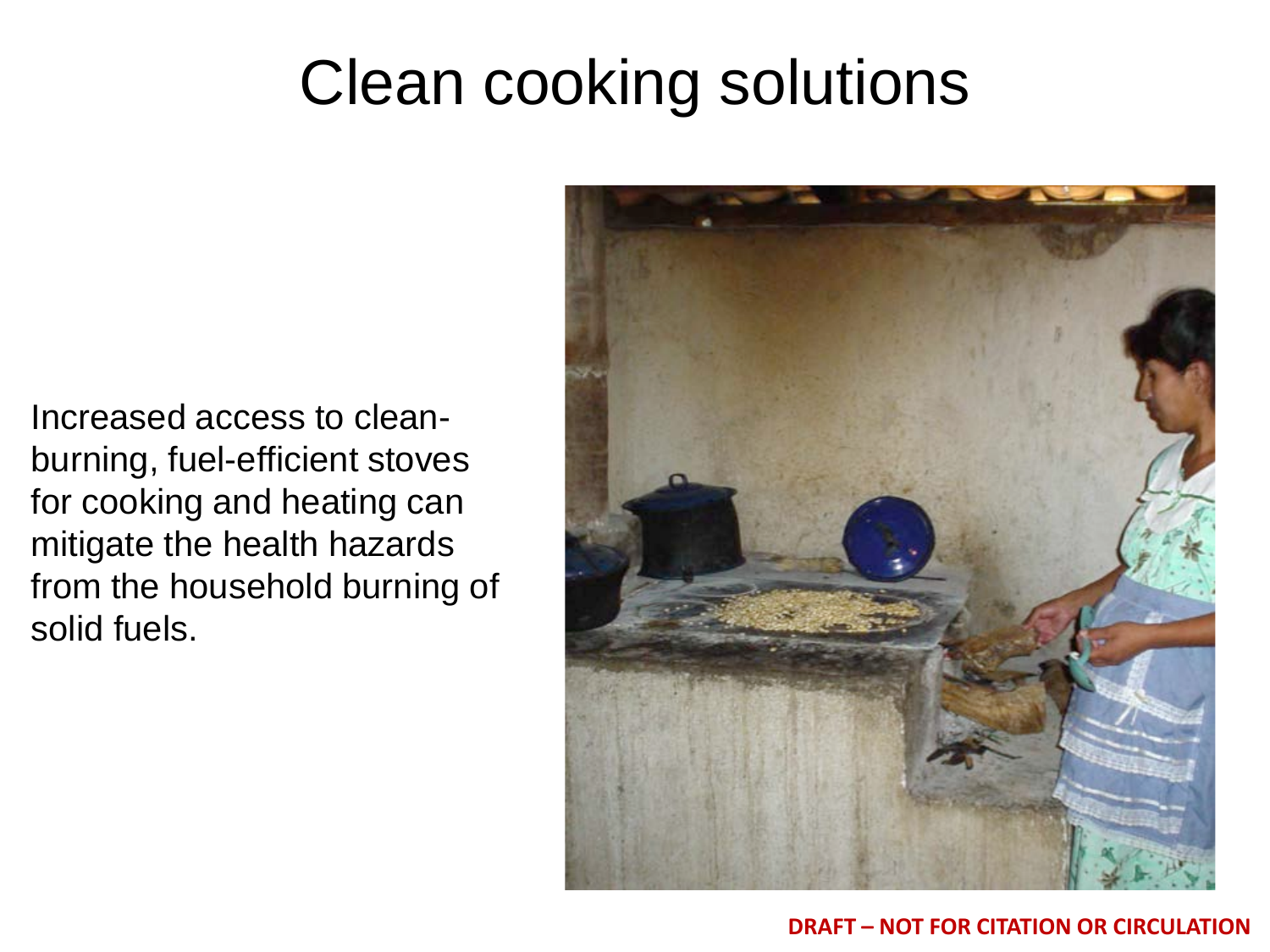# Clean cookstoves and women's economic empowerment



Women not only benefit from improved stoves, but can earn income from the production, distribution and maintenance of clean cookstoves, and provide after-sales services.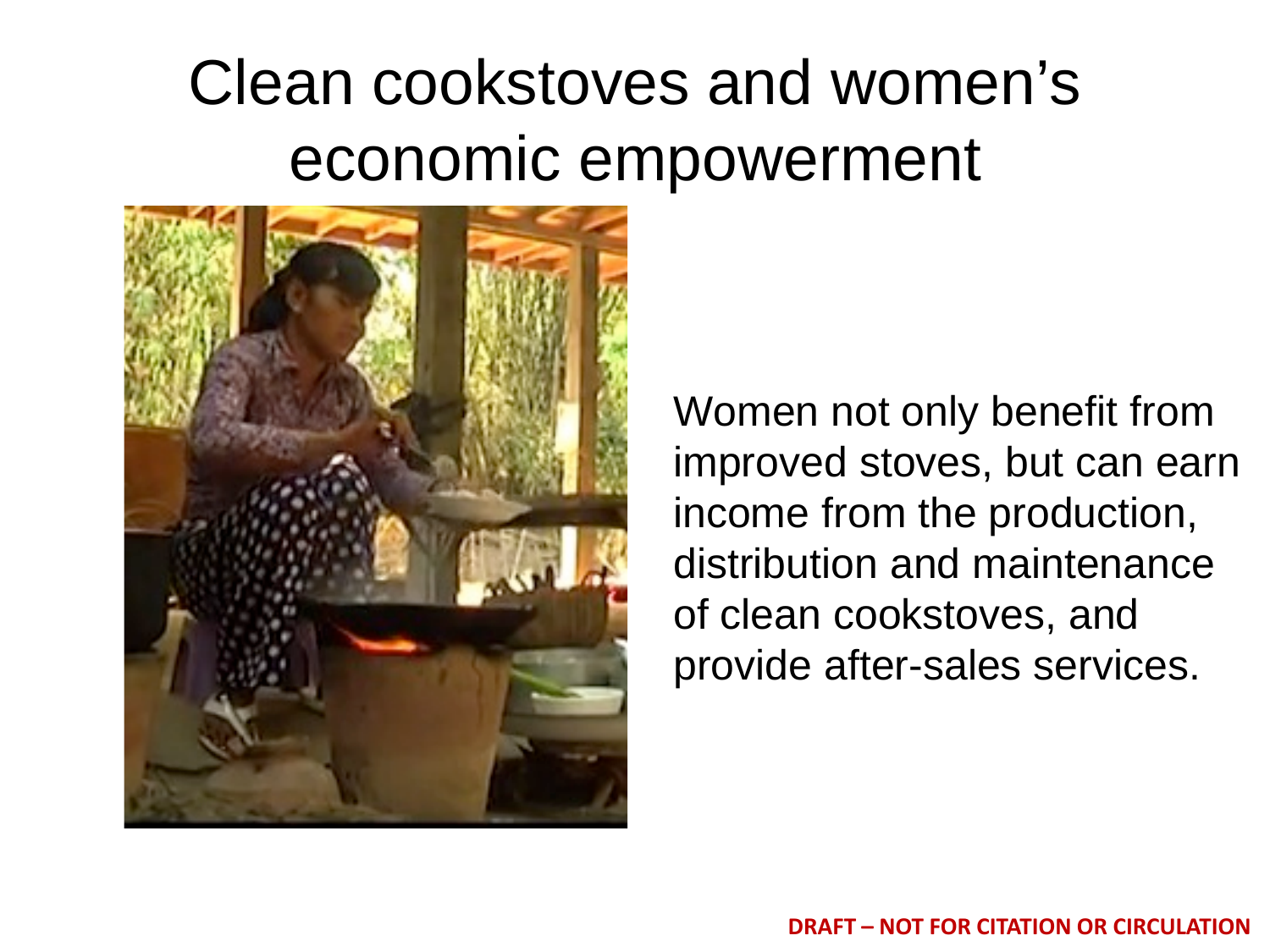## Rural electrification

About 1.2 billion people, mostly in rural areas, do not have access to electricity.

Rural electrification can be based on off-grid solutions based on renewable energy.

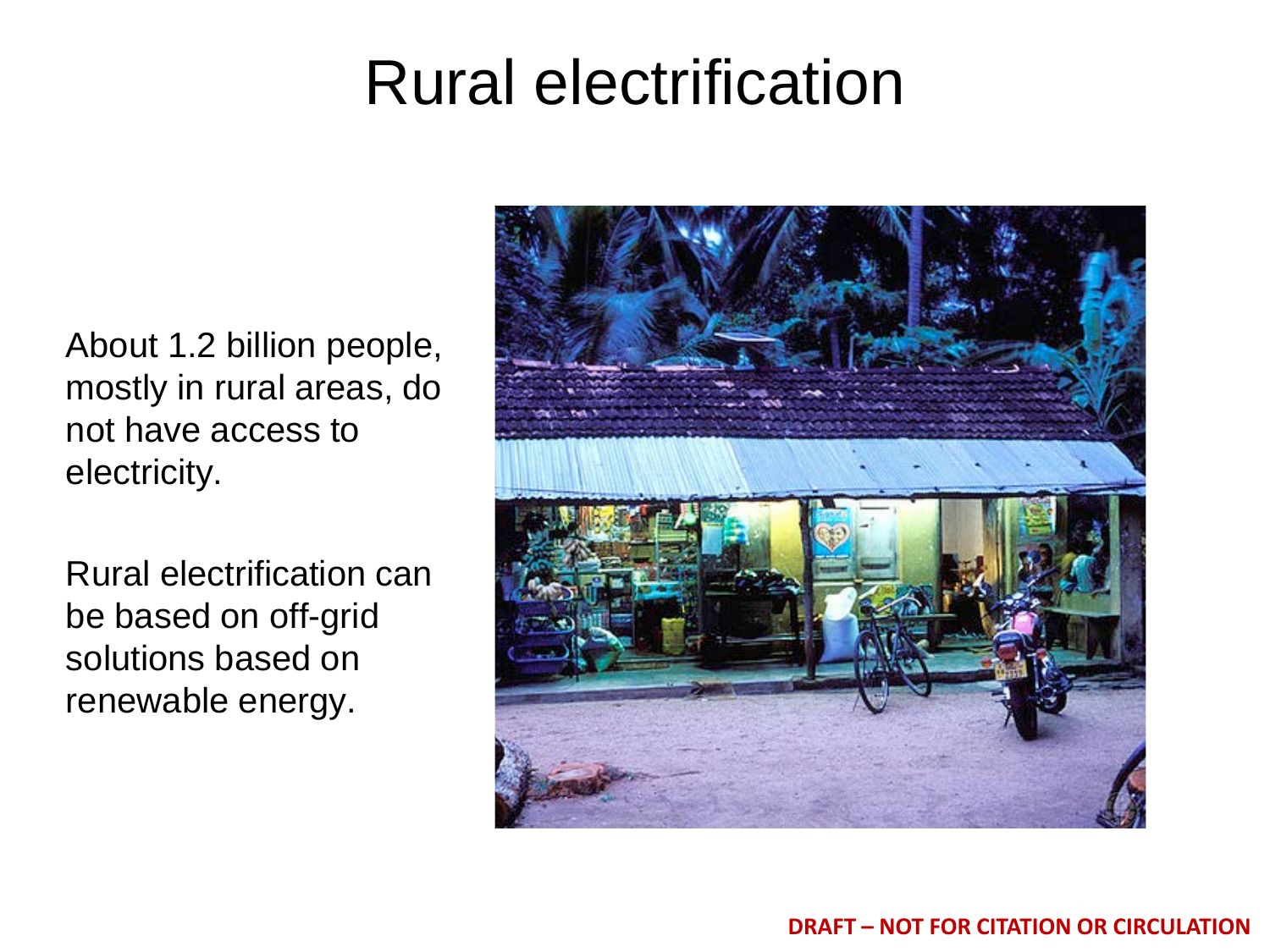### Rural electrification – impacts of lighting and TV



- Reduced indoor air pollution
- Improved access to information
- Reduced time poverty
- Increased women's mobility after dark, and
- Increased educational and income-generating opportunities.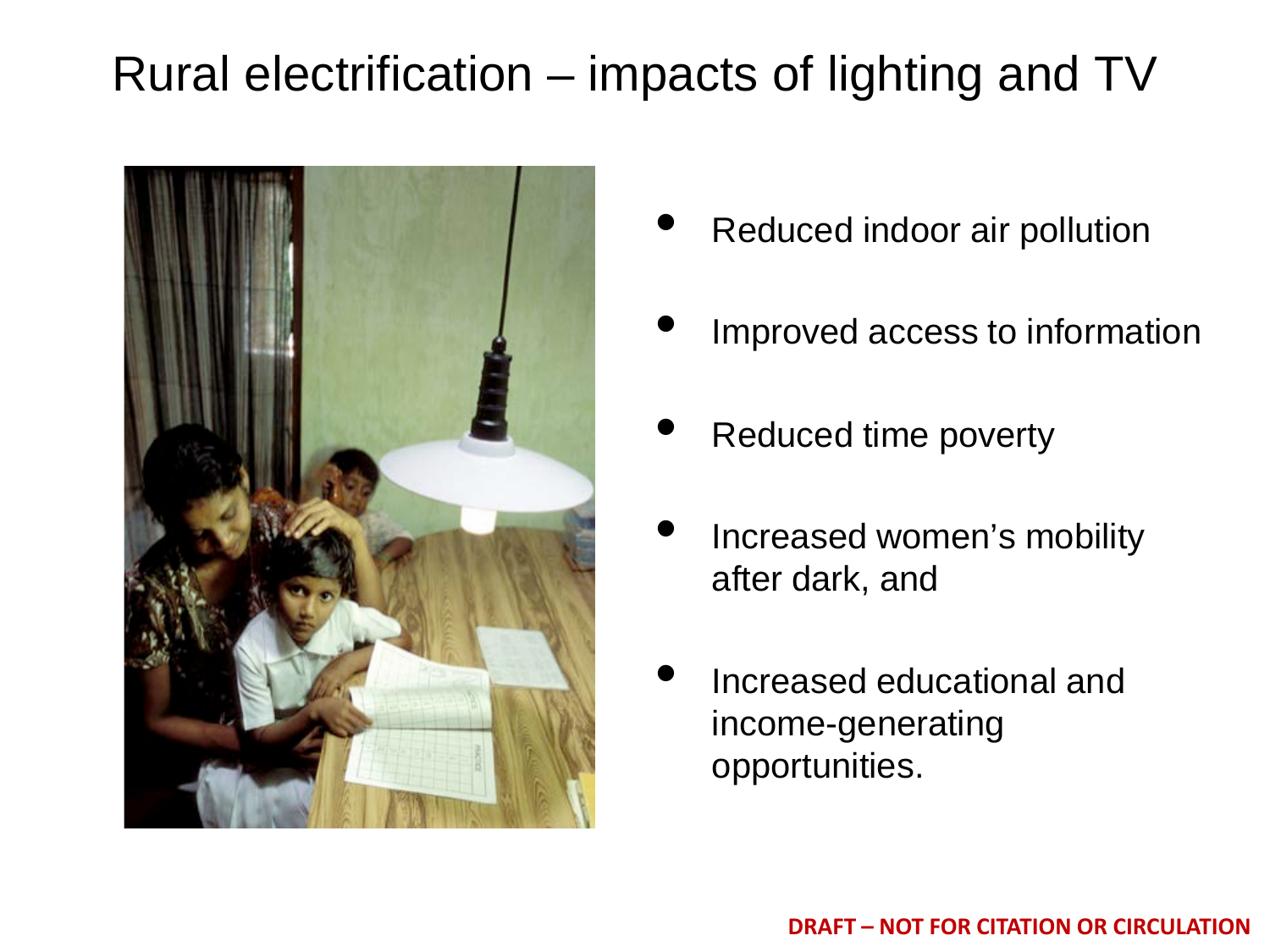# Energy and productive opportunities

Access to modern energy has positive impacts on economic opportunities.

Women entrepreneurs often use process heat, such as in the preparation of food for sale.

Electricity supports income earning activities by extending the working day.

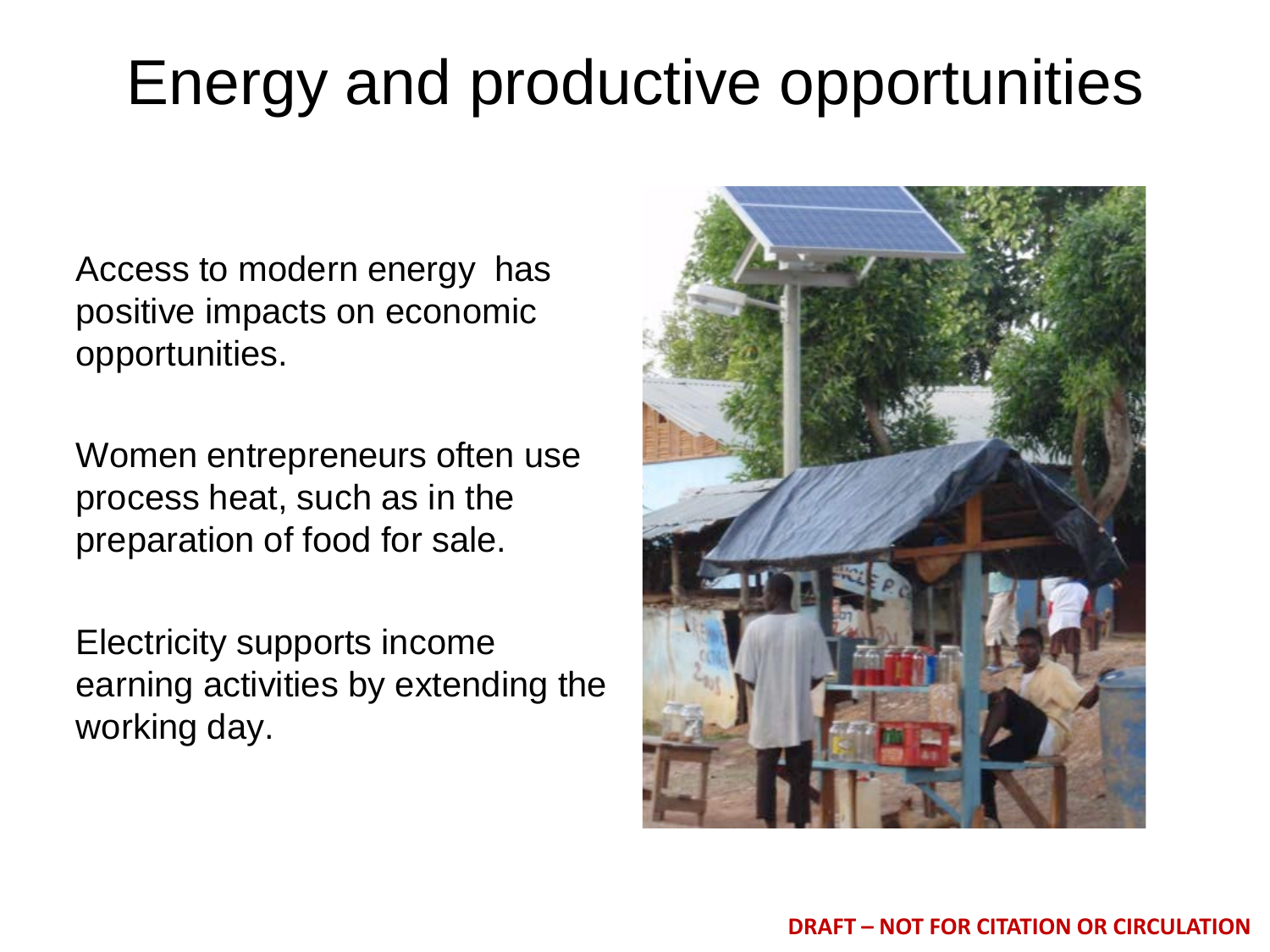### Mechanized community services and entrepreneurship



Labor-saving mechanized community services such as water pumping and grain grinding yields time savings which may allow women to set up their own small enterprises.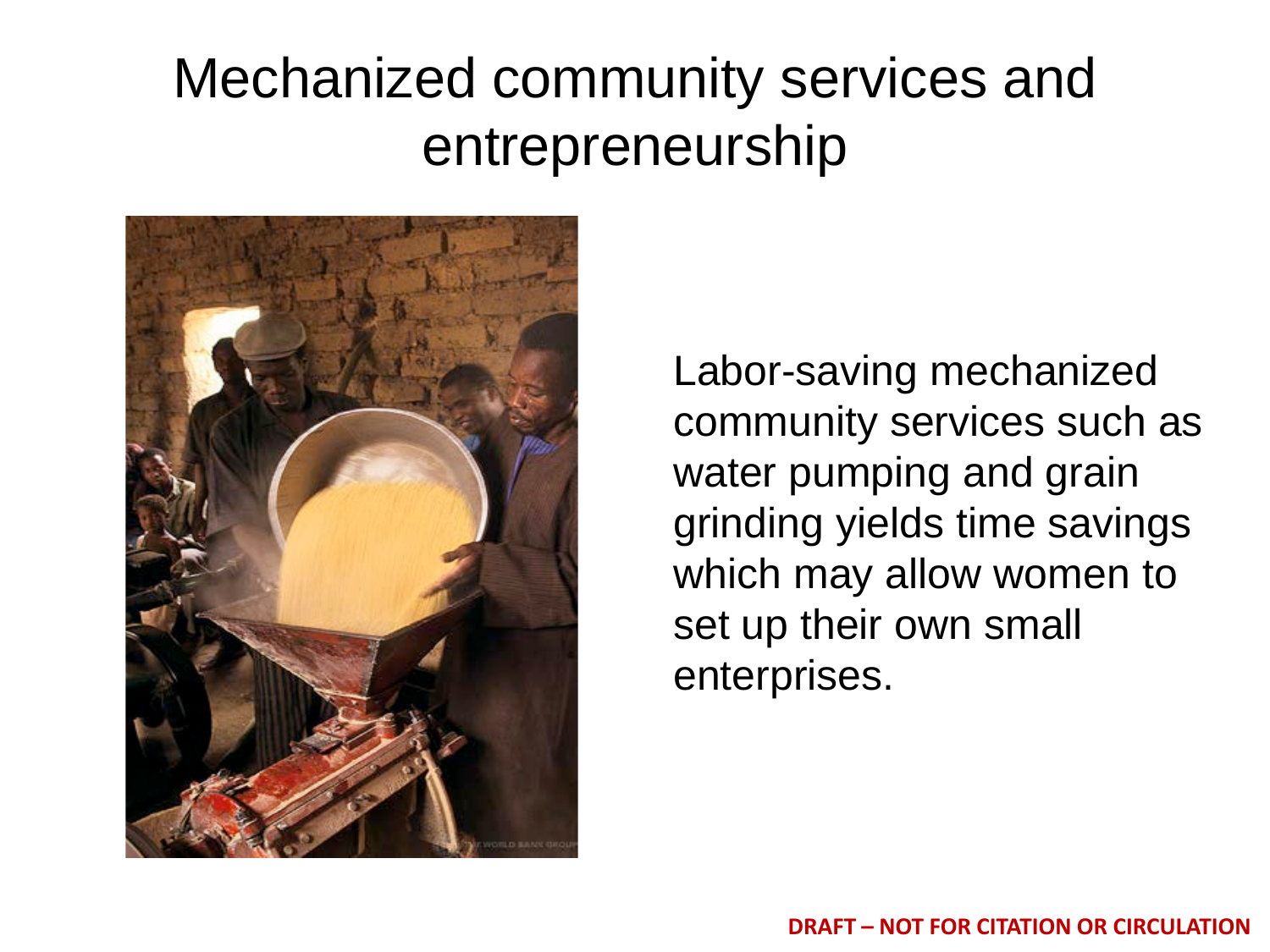# Consultations



Involving local women in the design and implementation of energy interventions, such as rural electrification efforts, through consultations, can strengthen project effectiveness.